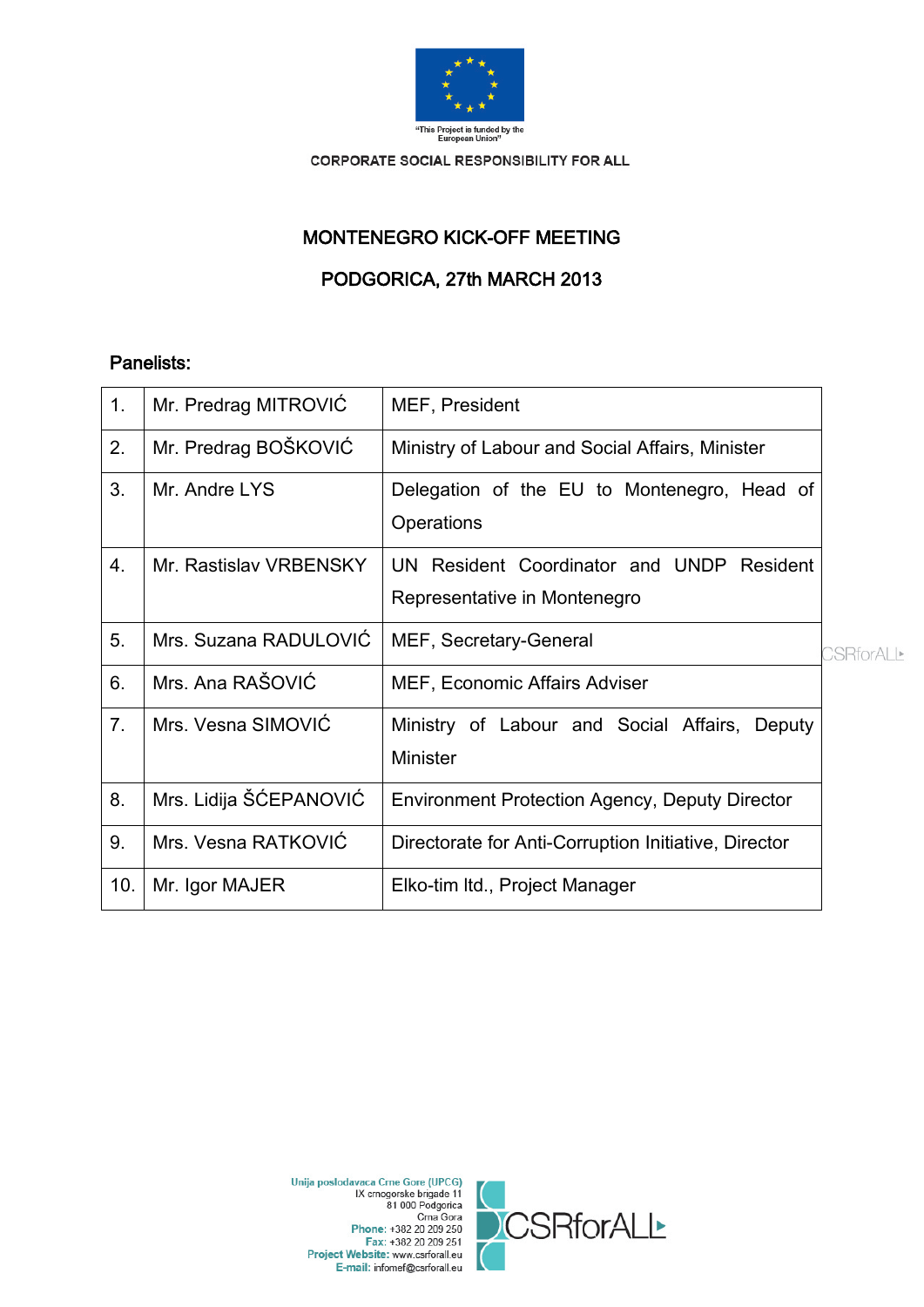

Agenda:

- Welcome Note and Opening Session
- "CSR for ALL" Project Presentation
- CSR in Montenegro Panel Discussion

Mr. Predrag Mitrović, MEF President, opened the Meeting, welcoming participants coming from companies, government institutions, international organizations, civilsociety sector and media. He noted that this project represents the continuation of MEF activities in CSR field, pointing out that MEF had inserted into its Ethical Code (2005) ten principles of UN Global Compact that are related to human rights, labour standards, environment and fight against corruption and obliged itself to respect Millenium Development Goals. Even the first obligation of any company is, CSRforALL undoubtedly, economic and legal responsibility which means profits generation, he added that integration of social values into business isn't contradictory, but it helps achievement of company's goals through better reputation, motivation and looyalty of employees, their higher productivity and efficiency of production. Mr. Mirovic also said that incorporation of socially responsible principles into business conduct contributes to better appearance of companies to their potential clients, investors and media, making its employees, owners and management feel better.

Mr. Mitrović invited not only companies as direct beneficiaries of this project, but social partners, government institutions and NGOs to take active involvement in project's realization, together with MEF. At the same time, he added, MEF is very proud that, beside companies who implement CSR principles directly, the government as a biggest employer in the country and as policy maker recognized the importance of such initiative, hoping that it will provide support and assistance to enterprises in terms of their higher motivation to act responsibly to communities in

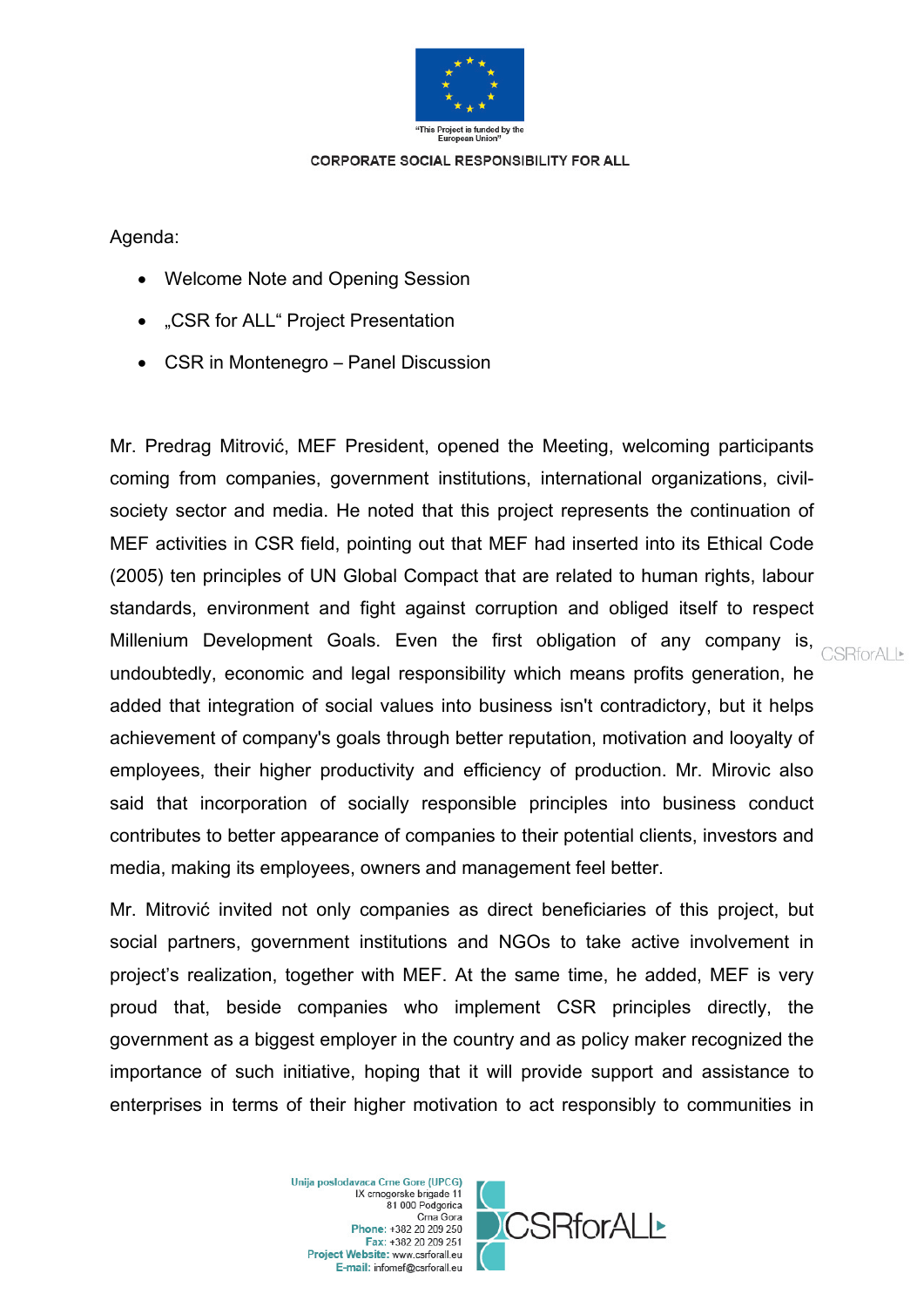

which they operate. At the end, Mr. Mitrović promised that MEF will support all Montenegrin companies in promotion and further afirmation of CSR concept.

Mr. Predrag Bošković, Minister at Ministry of Labour and Social Affairs, expressed his pleasure to participate at the Meeting and said that, being an employer earlier in his career, he is very well aknowledged with different practices in terms of CSR activities and their implementation. He said that the original accumulation of capital in Montenegro is over and he believes that the principle that the profit is the only goal for companies has overcome itself. He added that there are more and more companies in Montenegro who operate in terms of providing wellfare and wellbeing for the whole community. As an employer and having been confronted with the isuues related to success of the business and company he is heading, Mr. Bošković said that he was obliged to make decisions that were much more important than the financial results themselves. That's why the Minister pointed out the importance of establishing legal, institutional and administrative mechanisms for long-term development of CSR in Montenegro. Although socially responsible activities are not always easy to realize, especially in time of widespread economic crisis, he said that we should all think of CSR not as a cost, but as a very important investment. Beside that, he assured participants that all the stakeholders and those who are about ti implement corporate responsibility activities in Montenegro will have Ministry of Labour and Social Affairs as a committed and active partner. He noticed that the activities aimed at raising awareness of employers on their need and the interest of establishing transparent business practice based on ethical values with respect to employees and society at whole should be especially supported. In these terms, it is of particular importance to create synergy between employers, trade unions and the Government and noted that the Social Council should consider better commitment to these questions. Better business environment for employers, better working conditions for employees and better environment for all of us are the strategic goals of the policies that Ministry creates and plans to create, concluded Mr. Bošković.

> Unija poslodavaca Crne Gore (UPCG) IX crnogorske brigade 11 81 000 Podgorica Crna Gora Phone: +382 20 209 250 Fax: +382 20 209 251 Project Website: www.csrforall.eu E-mail: infomef@csrforall.eu



CSRforALI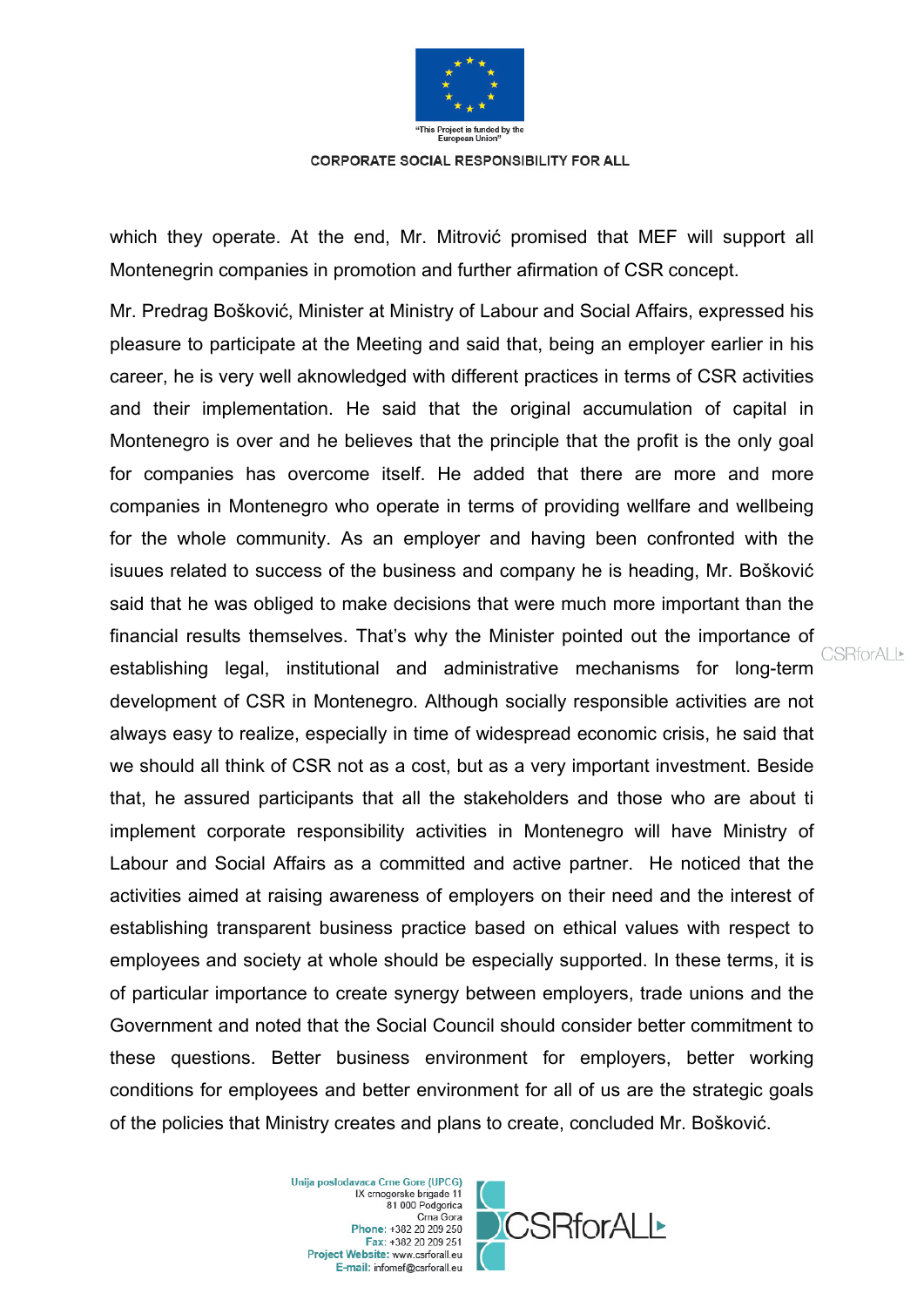

Mr. Andre Lys, Head of Operations in Delegation of EU to Montenegro, said that the project's goal to raise awareness and build capacities of employers' organizations in Western Balkans and Turkey through partnership butween private and public institutions is in line with the EU policies, as they provide common efforts between those who create and those who implement such policies in the field. As a very widespread concept, CSR could be found in many companies' agendas, and European policy on CSR covers many issues such as improvement of CSR at the market, in relation to the environment, CSR integration into education, and it points out the importance of national policies in this field. Andre Lys emphasized the importance of EU Policy on CSR 2012 – 2014 which invites companies to be responsible in their relations with employees, local community and general society. Additionally, he explained that CSR concept for companies means positive influence  $\text{CSRford}$ on consumers, employees, community and environment, meaning that companies need to timely pay suppliers invoices, to adjust prices for consumers and to offer them quality at the same time. When it comes to the work place, companies need to improve employees' productivity by improving their satisfaction and occupational safety, by providing trainings and helping them to create balance between private and professional life. With regards to the local community and general society, CSR concept includes voluntary activities, sponsorships and profit generation in a way which contributes to the environment protection. He also emphasized importance for companies to use renewable energy resources. He added that some European companies have high level of knowledge about CSR concept, while in Western Balkan countries the awareness is on pretty low level. Also, he explained that there were some positive examples which remained on the level of individual companies but he was very proud to say that employers' organizations in the region are still very

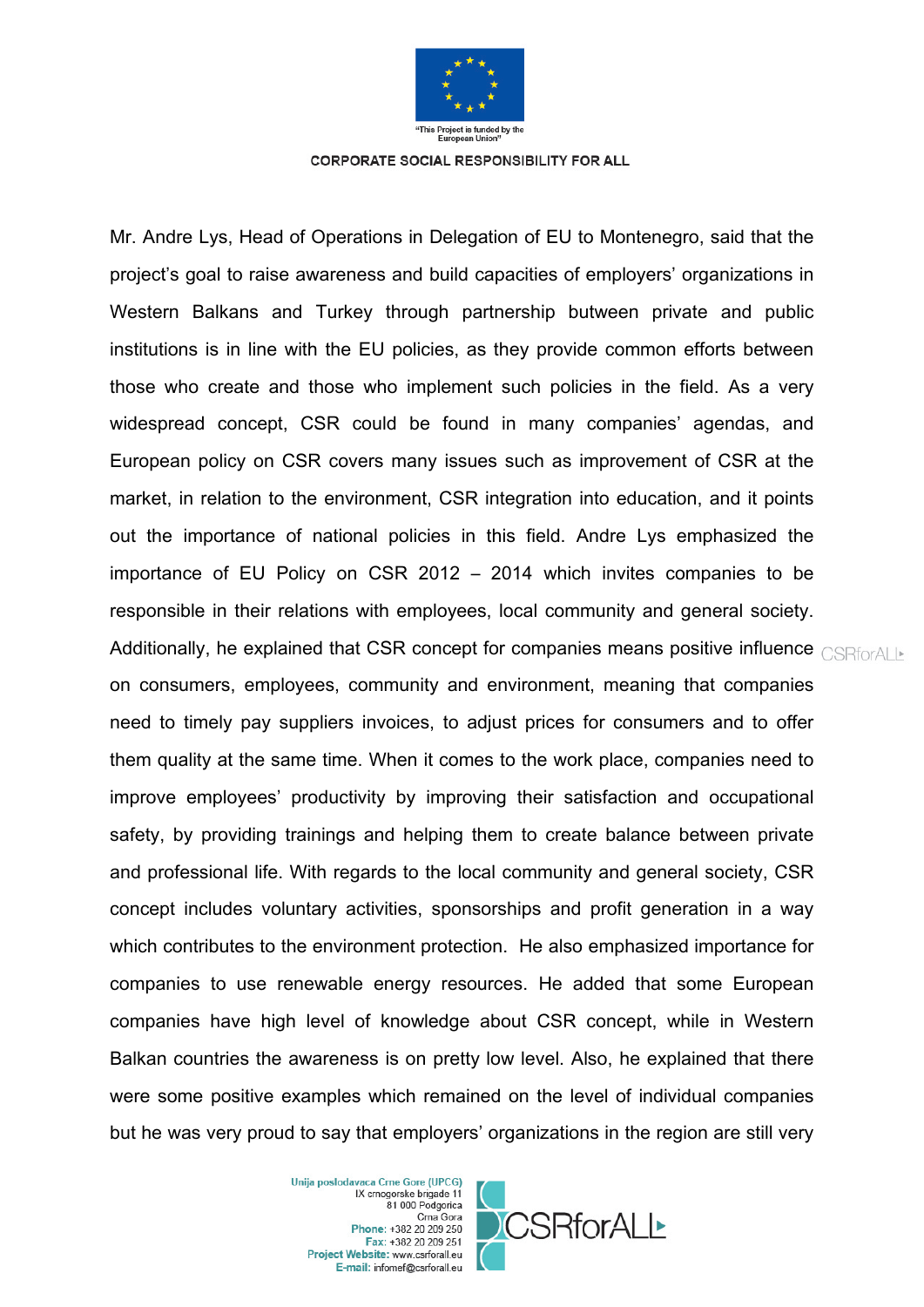

good promoters of CSR. Montenegro still needs to develop clear strategy for promoting CSR, to find instruments for supporting civil society organizations in promoting this concept, but also to include it in formal education which would enable future generations to understand it clearly. In the context of economic crisis when we have less external donors and the budget of Montenegro is restricted, CSR needs to be on a higher level because companies need to share their profit in order to improve wellbeing of the whole society and this meeting is more than welcome in Montenegro.

Mr. Rastislav Vrbensky, UN Resident Coordinator in Montenegro, at the very beginning expressed his pleasure to have the opportunity to attend the meeting and discuss about the promotion of CSR concept in Montenegro, especially within the project "CSR for ALL". Mr. Vrbensky noted that companies are an important part of any society and undoubtedly have the impact on it. With their everyday behaviour, they build a relationship with their own environment, and it's upon them to decide if this relation will be positive or negative, depending on the attitude they have to the environment in which they operate. Direct link between CSR and company's profits is getting more and more clear, added Mr. Vrbensky, aa well as the fact that means that companies give into CSR activities are not expenses, nor marketing, but investment into sustainable business development. Even though there is no institutionalized approach to CSR in Montenegro, he said that there is a visible commitment of the Government, business and NGO sectors to development of its principles. Mr. Vrbensky said that he sees this commitment in activities of particular institutions, in partnerships between business and NGO's representatives, and it has been confirmed through realization of many projects realized in the past years.

Nevertheless, Mr. Vrbensky said, analysis that UN System conducted refer to need to upgrade and widen the legislation, especially to ensure favourable environment for faster development and promotion of CSR in companies. But, beside companies' activities, the role of NGOs is of high importance also, as in the past the NGOs were

> Unija poslodavaca Crne Gore (UPCG) IX crnogorske brigade 11 81 000 Podgorica Crna Gora Phone: +382 20 209 250 Fax: +382 20 209 251 Project Website: www.csrforall.eu E-mail: infomef@csrforall.eu



**CSRforALL**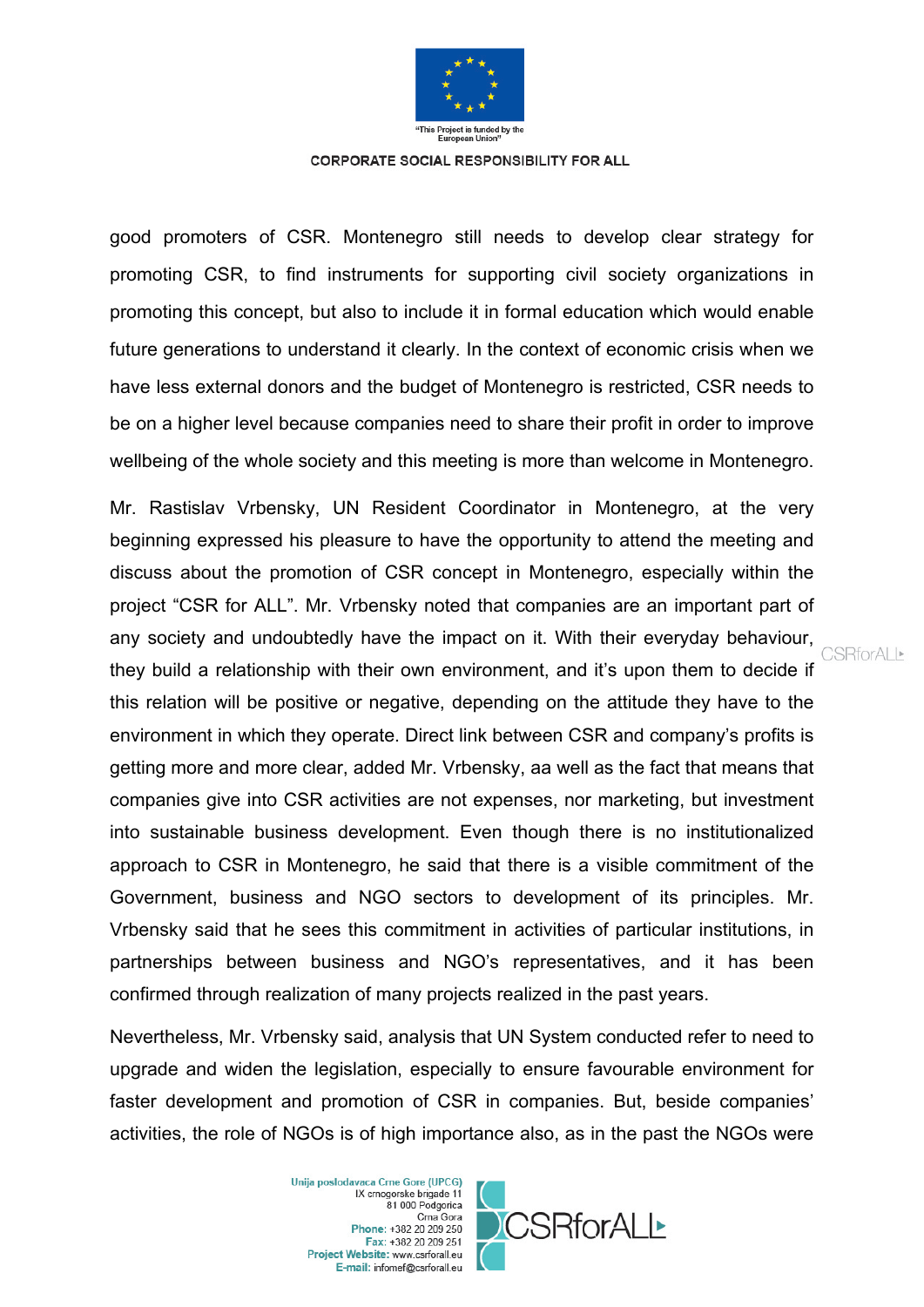

main initiators of changes and amendments of the legislation. Mr. Vrbensky presented two cathegories of recommended measures that should be taken by the Government: adjustment of the current legislation and establishment of national system of support top CSR. Mr. Vrbensky noted that successful implementation of stated measures, i.e. measures that the Government will use as priorities in compliance with other priorities and financial capabilities, will surely contribute to improvement of general business environment, new investments, new working places, environment protection, improvement of status of consumers and partners in supply chains and changed (for better) appearance of Montenegro at national and international level.

At the very end of his speech, Mr. Vrbensky concluded that such projects are very precius instruments of contribution to achieve a key goal of CSR – establishment of system that'll integrate social, ethical and consumer aspects, which will raise the quality and the standard of living of employees, their families, local communities and society at whole.

Second part of the Agenda was dedicated to political and technical aspects of "CSR for ALL" project, and presentations were held by Mrs. Suzana Radulović and Mrs. Ana Rašović from Montenegrin Employers' Federation (MEF).

Ms. Vesna Simović from Ministry of Labour and Social Affairs started her exposition with the definition and practice of CSR which related to the whole range of its effects and all relations it establishes. She said that the whole influence that company makes on the society is determined by its products, the way of buying and selling, employment manner, the way it invests in community and the way it respects human and labour rights. Beside that, positive and proactive operations of a company in all these sectors, which is beyond the levels prescribed by law, became a practice in devolped countries, especially because it appeared that the benefits are made for all the stakeholders. Ms. Simović added that business leaders understand that the long-

> Unija poslodavaca Crne Gore (UPCG) IX crnogorske brigade 11 81 000 Podgorica Crna Gora Phone: +382 20 209 250 Fax: +382 20 209 251 Project Website: www.csrforall.eu E-mail: infomef@csrforall.eu



**CSRforALL**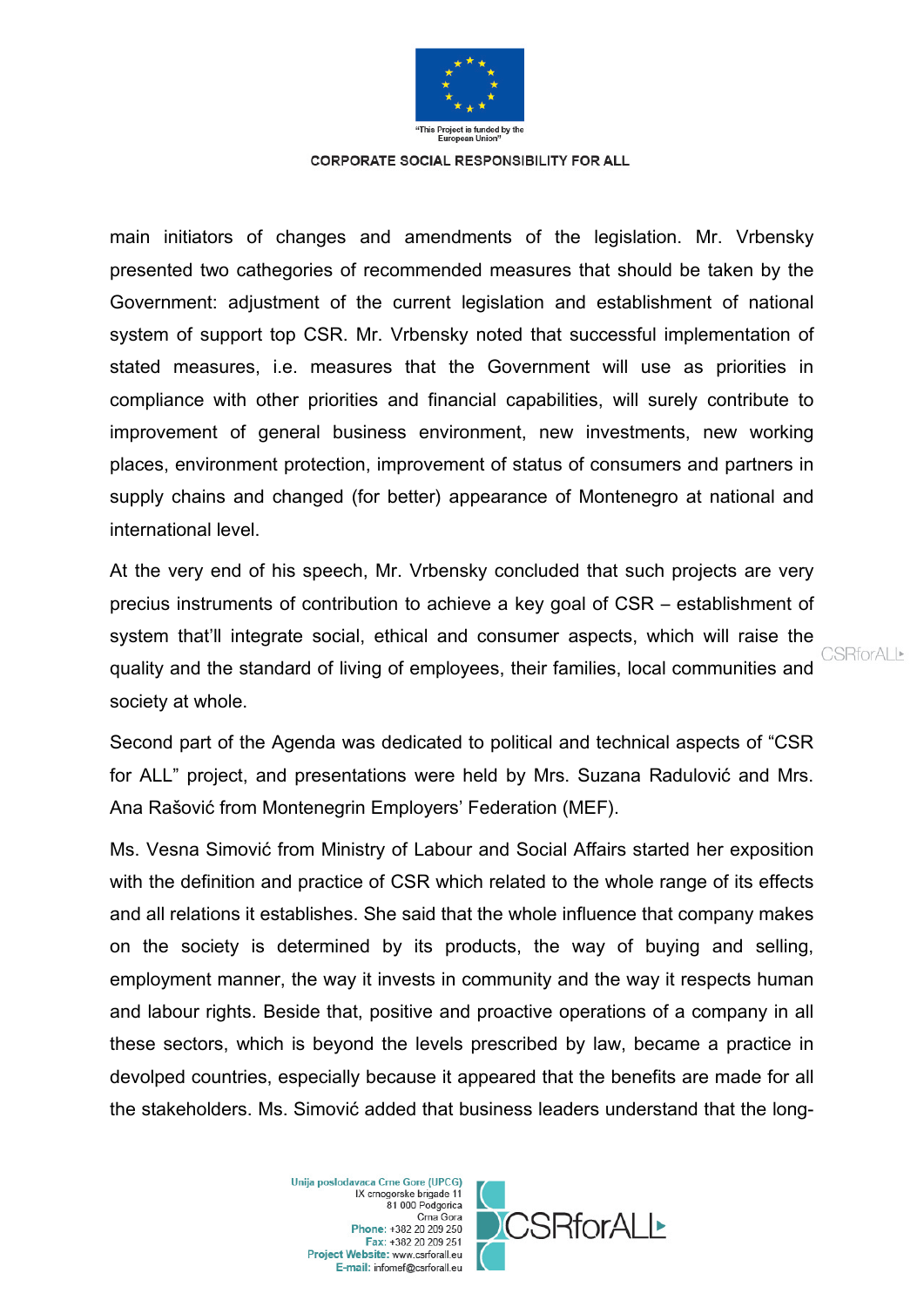

term value of company is based on its capacity to respond to changing needs and expectations of the society, and on the other hand employees rather work for companies that share the same values as their own. Also, Ms. Simović analyzed benefits for other stakeholders involved – investors search for companies who can handle and manage their risks and behave entrepreneurially while identifying their business opportunities; regulators want to be sure that economic activities not only generate employment and economic growth, but also help solving problems like climate change; media search for the best (or worst) examples, etc.

As a conclusion, she said thet social responsibility shouldn't be percepted as a final destination, but as a journey, and as expectations from the society to the business world are more and more growing, that means the faster companies start their journey in this sense – the better for them.

Mrs. Lidija Šćepanović from Environment Protection Agency (Government of CSRforALI-Montenegro) said that the Agency continously implements activities in the CSR field, from its very foundation. The Agency has organized numerous round tables and conferences on topics, such as: "Environment protection – SMEs and business barriers", "Economic and ecological development of Montenegro", "Environment protection and NATO", "Investments in renewable energy sources", "Producing organic food in Montenegro – challenges and opportunities" etc. She added that many of activities were implemented with Montenegrin Employers Federation (MEF) with measurable results, such as publication of brochure on economic and ecological development of Montenegro. Also, the Agency is a memeber of national CSR Network, together with MEF and 30 other institutions and organizations.

As for CSR particularly, Mrs. Šćepanović noted that chances for business starting are based on environmental resources, and that their saving decreases operational costs for businesses. Beside that, investments in technologies that are not dangerous for the environment can contribute to increase the competitiveness of companies,

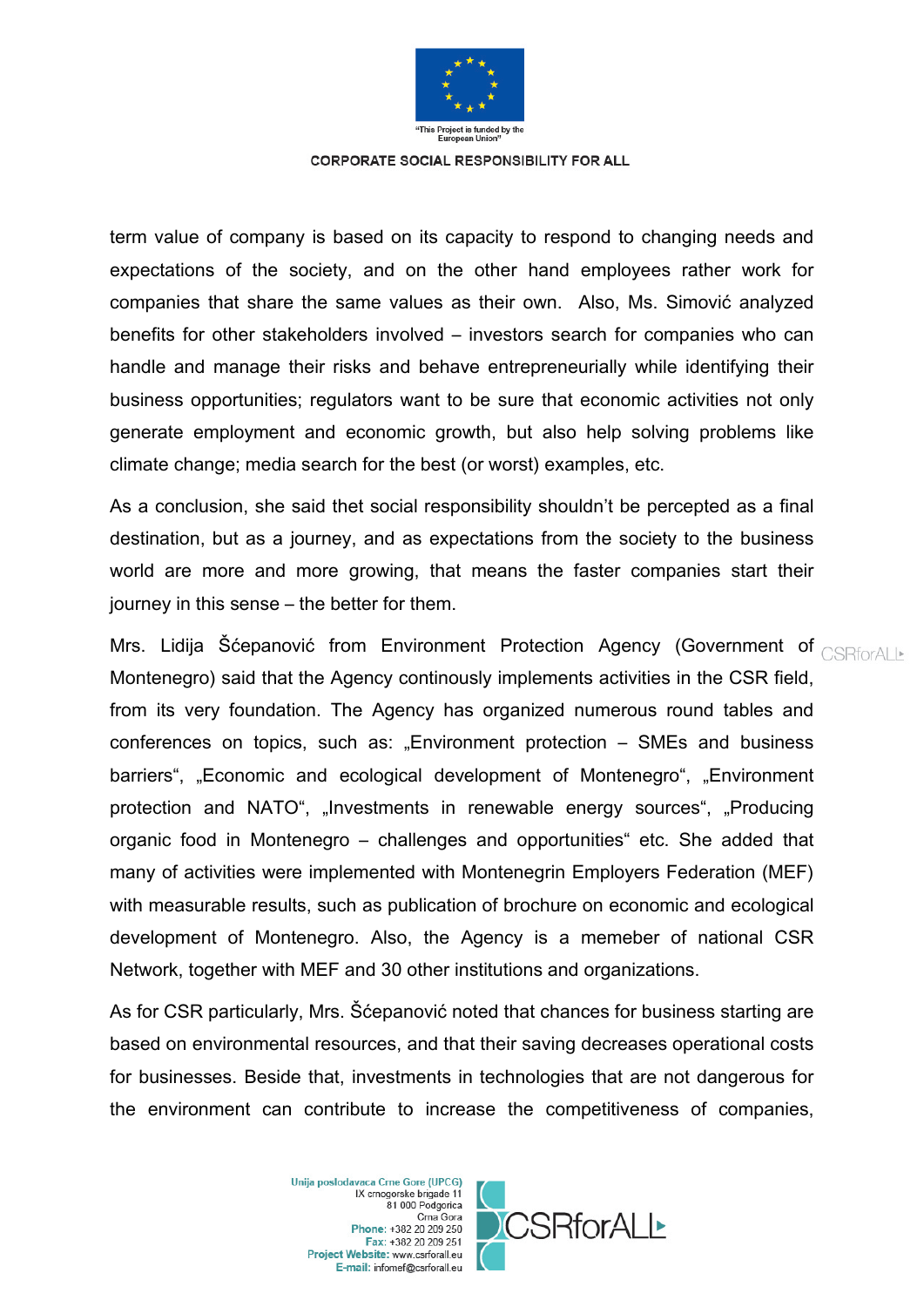

especially at international markets, and at the same time help achieve EU standards in this field. She added that this is particularly important for companies that want to be part of international business community, having in mind that consumers, suppliers and international business partners prefer to work with those companies whose activities integrate improvement of environment they operate in. Environment protection is one of main global challenges, and all companies have a certain impact on environment regardless of their size. Energy efficiency is a synonim for economic efficiency, because it enables more efficient use of resources and decreases costs. Therefore, the issue of environment protection and activities in this field one of main challenges aiming at SMEs' productivity and competitiveness enhancement.

That's why, she concluded, CSR becomes the imperative for businesses and global idea which all of us just can't ignore.

Mrs. Vesna Ratković from Directorate for Anti-Corruption Initiative expressed a CSRforALE gratitude to MEF for the invitation and said that the Directorate continuously cooperates with NGOs and private sectore with an aim of realization of common programmes and projects directed to corruption prevention and integrity promotion. She pointed out that one of the main tasks of the Directorate is to show the importance of corruptive behaviour through capmaigns, creation, implementation and monitoring of anti-corruption policies using integrity strengthening, risk recognition and international standards application.

Mrs. Ratković acquainted the participants with a number of activities the Dorectorate realized together with MEF, like common work on and publication of brochure on fight against corruption in private sector and their cooperation within the MEF research on corruption and business barriers in relations between public and private sector in Montenegro, back in 2009. She added that the results of MEF's research were used as a basis for definition of measures and policies at local and national level aiming at elimination of business barriers, prevention and fight against corruption. Beside that,